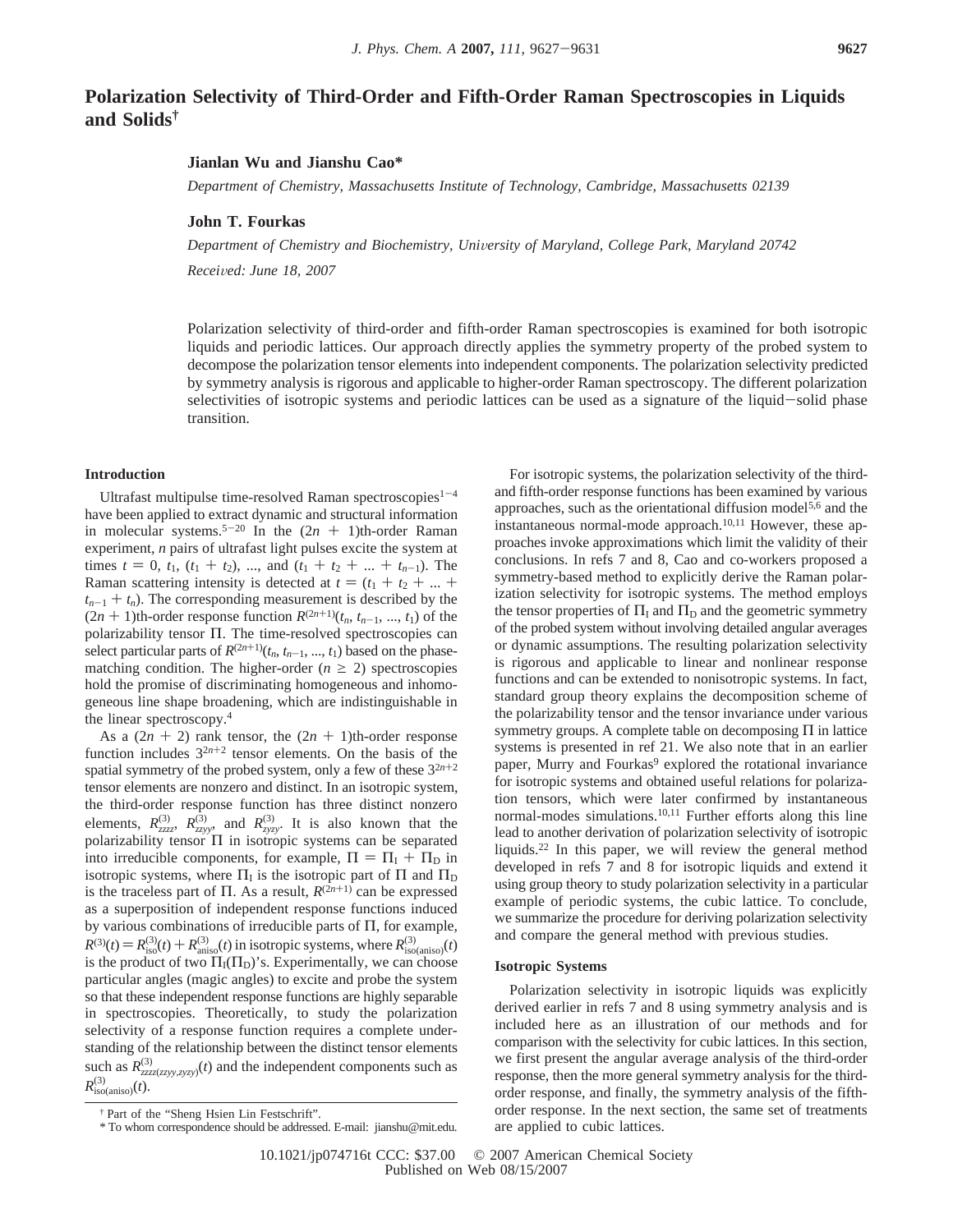In classical mechanics, the  $(2n + 1)$ th-order response function is defined as

$$
R^{(2n+1)}(t_n, t_{n-1}, ..., t_1) = (-1)^n \langle \{\Pi(t_1 + t_2 + ... + t_n),\{\Pi(t_1 + t_2 + ... + t_{n-1}), ..., \{\Pi(t_1), \Pi(0)\} ...\}\rangle \rangle
$$
 (1)

where  $\{...,\ ... \}$  is the Poisson bracket. In the linear Raman measurement, the lowest-order (third-order) response function is usually expressed as  $R^{(3)}(t) = -\beta \partial_t C(t)$ , where  $\beta$  is the inverse temperature, and  $C(t)$  is the time correlation function,  $C(t)$  =  $\langle P(t) \Pi(0) \rangle$ . In isotropic systems, the polarizability tensor can decompose to

$$
\Pi(\vec{r}) = \Pi_{\mathbf{I}} + \Pi_{\mathbf{D}} = h_{\mathbf{I}}(r)\mathbf{I} + h_{\mathbf{D}}(r)\mathbf{D}
$$
 (2)

where **I** is the identity matrix,  $D(\Omega) = 3\hat{r}\hat{r} - I$  is a traceless matrix,  $\hat{r} = \vec{r}/r$  is the unit vector along the direction of  $\vec{r}$ , and  $\Omega$  is the solid angle. Although eq 2 is derived using the Drude model in ref 7, this general expression holds for all isotropic systems. In the continuum limit, the correlation function is given by

$$
C(t) = \int d\vec{r} \int d\vec{r}' \overline{\Pi}(\vec{r}) \overline{\Pi}(\vec{r}') P(\vec{r}, t; \vec{r}', 0)
$$
 (3)

For isotropic systems, the joint probability distribution function  $P(\vec{r}, t; \vec{r}', 0)$  can be expanded using the spherical harmonics *Ylm*(Ω) as

$$
P(\vec{r},t;\vec{r}',0) = \left(\frac{1}{4\pi}\right) \sum_{l,m} P_l(\vec{r},t;\vec{r}',0) Y_{lm}(\Omega) Y_{lm}^*(\Omega') \quad (4)
$$

Substituting eq 4 into eq 3 simplifies *C*(*t*) to

$$
C(t) = C_{\text{iso}}(t)(\mathbf{II}) + C_{\text{aniso}}(t) \sum_{m=-2}^{2} \times \frac{\left[\int d\Omega Y_{2m}(\Omega) \mathbf{D}(\Omega)\right] \left[\int d\Omega' Y_{2m}^{*}(\Omega') \mathbf{D}(\Omega')\right]}{4\pi} \tag{5}
$$

where the two independent components are written as

$$
C_{\rm iso}(t) = \int \, \mathrm{d}r \int \, \mathrm{d}r' h_{\rm I}(r) h_{\rm I}(r') P_0(r, t; r', 0) \tag{6}
$$

$$
C_{\text{aniso}}(t) = \int \, \mathrm{d}r \int \, \mathrm{d}r' h_{\text{D}}(r) h_{\text{D}}(r') P_2(r, t; r', 0) \tag{7}
$$

respectively. The three distinct elements of  $R^{(3)}(t)$  are thus written as

$$
\begin{cases}\nR_{zzzz}^{(3)}(t) = 4\partial_t C_{\text{aniso}}(t)/5 + \partial_t C_{\text{iso}}(t) \\
R_{zzyy}^{(3)}(t) = -2\partial_t C_{\text{aniso}}(t)/5 + \partial_t C_{\text{iso}}(t) \\
R_{zyzy}^{(3)}(t) = 3\partial_t C_{\text{aniso}}(t)/5\n\end{cases}
$$
\n(8)

The above equations relate the distinct tensor elements  $R_{zzzz(zzyy,zyzy)}^{(3)}(t)$  and the independent components  $C_{\text{iso(aniso)}}(t)$ . In comparison with other approaches, this spherical harmonic expansion method generates polarization selectivity for  $R^{(3)}(t)$ in a more rigorous manner, but the extension to higher-order response functions requires additional approximations, as shown in ref 8.

Since the most important information of polarization selectivity is the relative ratios of the independent components for various distinct tensor elements, the detailed calculation leading

**TABLE 1: Decomposition of the Fifth-Order Raman Response Function in Isotropic Systems into Five Independent Components Derived in Ref 8***<sup>a</sup>*

|                    | $c_{III}$ | $c_{\text{IDD}}$       | $c_{\text{DID}}$ | $c_{\text{DDI}}$  | $c_{\rm DDD}$        |
|--------------------|-----------|------------------------|------------------|-------------------|----------------------|
| $R_{zzzzzz}^{(5)}$ | 1         | $1 \quad \blacksquare$ | 1                | 1                 | 1                    |
| $R_{yyzzzz}^{(5)}$ | 1         | $1 \quad \blacksquare$ | $-1/2$           | $-1/2$            | $-1/2$               |
| $R_{zzyyzz}^{(5)}$ | 1         | $-1/2$                 |                  | 1 $-1/2$          | $-1/2$               |
| $R^{(5)}_{zzzzyy}$ | 1         | $-1/2$                 | $-1/2$           | $1 \qquad \qquad$ | $-1/2$               |
| $R_{zzyyxx}^{(5)}$ | 1         | $-1/2$ $-1/2$ $-1/2$   |                  |                   | 1                    |
| $R^{(5)}_{zzzyzy}$ |           | 3/4                    |                  |                   | $3/8 - a_1$          |
| $R_{zzxyxy}^{(5)}$ |           | 3/4                    |                  |                   | $-3/4 + 2a_1$        |
| $R_{zyzzzy}^{(5)}$ |           |                        | 3/4              |                   | $3/8 - a_2$          |
| $R_{xyzzy}^{(5)}$  |           |                        | 3/4              |                   | $-3/4 + 2a_2$        |
| $R_{zyzyzz}^{(5)}$ |           |                        |                  | 3/4               | $3/8 + a_1 + a_2$    |
| $R_{xyxyzz}^{(5)}$ |           |                        |                  | 3/4               | $-3/4 - 2a_1 - 2a_2$ |
| $R_{zyyxxz}^{(5)}$ |           |                        |                  |                   | 9/16                 |

 $a$ <sup>n</sup> The coefficient in each blank block is zero. Two variables  $a_1$  and  $a_2$  are zero for two-time Raman correlation functions but cannot be determined since the time reversal symmetry is not valid for nonlinear response functions. Notice that typos of Table 2 in ref 8 are corrected here.

to eq 8 is unnecessary. Instead, these ratios can be directly obtained using the tensor properties of **I** and **D**. As shown in ref 7, the first step is to construct a general expression for  $R^{(3)}(t)$  based on the orthogonality relation between **I** and **D** 

$$
R^{(3)}_{\mu_1\nu_1\mu_0\nu_0}(t) = R^{(3)}_{\Pi,\mu_1\nu_1\mu_0\nu_0}(t) + R^{(3)}_{\text{DD},\mu_1\nu_1\mu_0\nu_0}(t)
$$
  
=  $c_{\Pi,\mu_1\nu_1\mu_0\nu_0}R^{(3)}_{\text{II}}(t) + c_{\text{DD},\mu_1\nu_1\mu_0\nu_0}R^{(3)}_{\text{DD}}(t)$  (9)

where  $R_{\text{II}}^{(3)}(t) \propto -\langle \{\Pi_{\text{I}}(t), \Pi_{\text{I}}(0)\} \rangle$  is the isotropic term<br>(depelvized) and  $R^{(3)}(t) \propto -\langle \Pi_{\text{I}}(t), \Pi_{\text{I}}(0)\rangle \rangle$  is the enjoy (depolarized) and  $R_{\text{DD}}^{(3)}(t) \propto - \langle {\Pi_{\text{D}}(t), \Pi_{\text{D}}(0)} \rangle$  is the aniso-<br>tropic term. All other terms such as  $R^{(3)}(t)$  and  $R^{(3)}(t)$  are zero. tropic term. All other terms, such as  $R_{\text{ID}}^{(3)}(t)$  and  $R_{\text{DI}}^{(3)}(t)$ , are zero. Since all of the diagonal elements are the same and all the offdiagonal elements are zero for **I**, the coefficients of the isotropic component  $R_{\text{II}}^{(3)}(t)$  satisfy

$$
c_{\text{II},zzzz}:c_{\text{II},zyy}:c_{\text{II},zyzy} = 1:1:0\tag{10}
$$

Since the **D** matrix is always traceless,  $R_{\text{DD,zzzz}}^{(3)} + R_{\text{DD,zzzx}}^{(3)}$  $R_{\text{DD,zzyy}}^{(3)} = 0$ , that is

$$
c_{\text{DD,zzzz}}:c_{\text{DD,zzyy}} = 2:-1\tag{11}
$$

The rotational invariance for isotropic systems further requires  $R_{zzzz}^{(3)} = R_{zzyy}^{(3)} + 2R_{zyzy}^{(3)}$ , which together with eq 11, results in

$$
c_{\text{DD,zzzz}}:c_{\text{DD,zzyy}}:c_{\text{DD,zyzy}} = 4:-2:3
$$
 (12)

We thus obtain the same ratios for  $c_{II}$  and  $c_{DD}$  as those derived from the spherical harmonic expansion method, but without any assumptions.

To further demonstrate the symmetry-based method in examining the polarization selectivity, we evaluate the fifthorder response function in isotropic systems. Following ref 8, we identify 12 distinct nonzero tensor elements:  $R_{zzzzzz}^{(5)}$ ,  $R_{yyzzzz}^{(5)}$  $R_{zzyyzz}^{(5)}, R_{zzzzyy}^{(5)}, R_{zzyyxx}^{(5)}, R_{zzzyzy}^{(5)}, R_{zyzzzyy}^{(5)}, R_{zzzyzz}^{(5)}, R_{zzxyxyy}^{(5)}, R_{xyzzzy}^{(5)}, R_{xyxyzz}^{(5)}$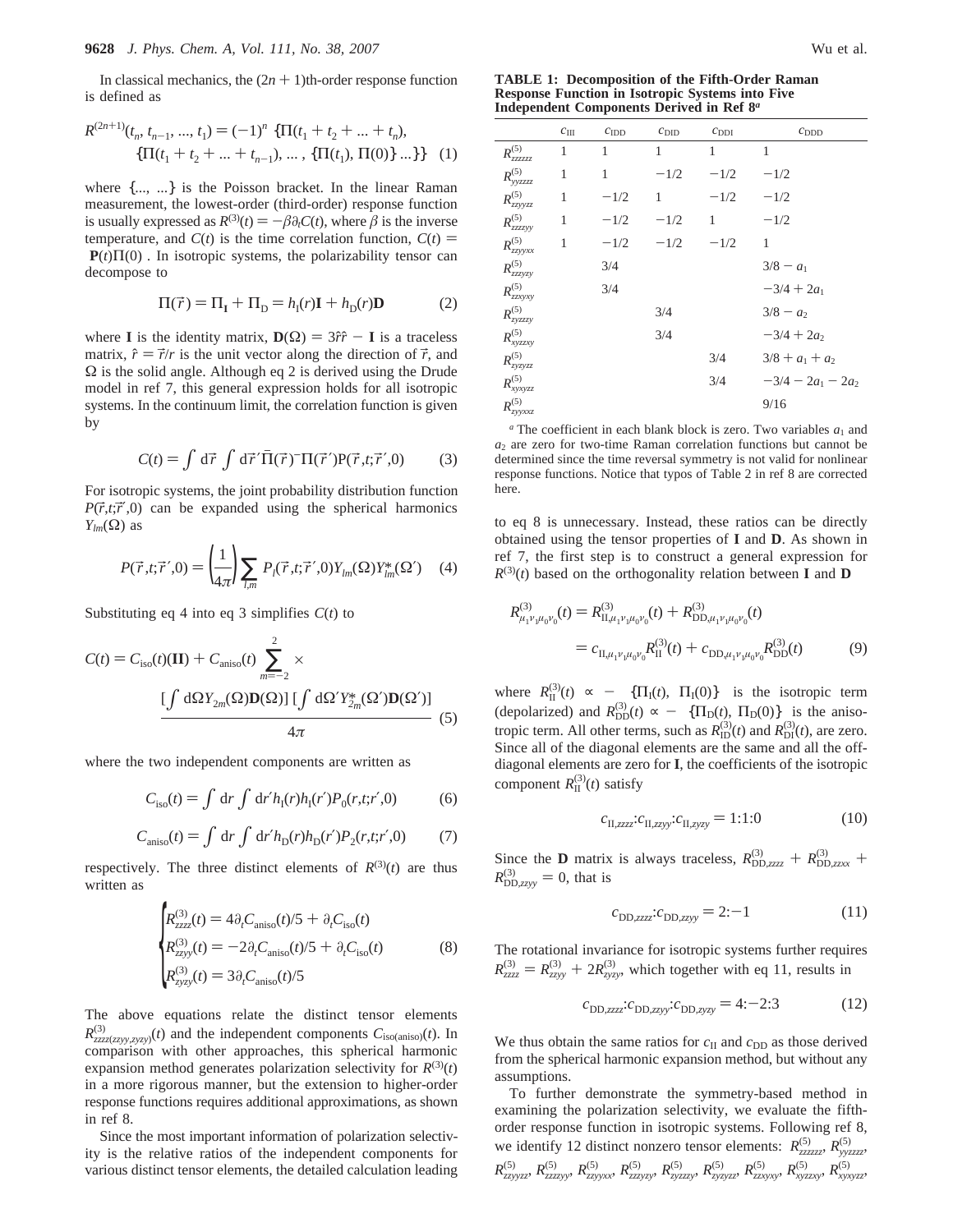and  $R_{zxyxyz}^{(5)}$ . Similar to eq 9, the fifth-order response function in the isotropic systems can be decomposed to

$$
R_{\{\mu\nu\}}^{(5)}(t_2, t_1) = c_{\text{III}, \{\mu\nu\}} R_{\text{III}}^{(5)}(t_2, t_1) + c_{\text{IDD}, \{\mu\nu\}} R_{\text{IDD}}^{(5)}(t_2, t_1) +c_{\text{DID}, \{\mu\nu\}} R_{\text{DID}}^{(5)}(t_2, t_1) + c_{\text{DDI}, \{\mu\nu\}} R_{\text{DDI}}^{(5)}(t_2, t_1) +c_{\text{DDD}, \{\mu\nu\}} R_{\text{DDD}}^{(5)}(t_2, t_1)
$$
(13)

where  $R_{ijk}^{(5)}(t_2,t_1) \propto \langle \{ \Pi_i(t_1 + t_2), \{ \Pi_j(t_1), \Pi_k(0) \} \} \rangle$  and  $\{i, j, k\}$ <br>=  $\{ \Pi, \Pi_k$  We note that the orthogonality relation between **I**  $= \{I, D\}$ . We note that the orthogonality relation between **I** and **D** requires that all of the terms with only one  $\Pi_D$  are always zero. The rotational invariance for isotropic systems results in

$$
Z_{z} : Z_{zy} : Z_{zyx} = 1 : 3 : 1
$$
 (14)

where

$$
\begin{cases}\nZ_z = R_{zzzzz}^{(5)} \\
Z_{zy} = R_{yyzzzz}^{(5)} + R_{zzyyzz}^{(5)} + R_{zzzyy}^{(5)} + 4[R_{zzzyzy}^{(5)} + R_{zyzzzy}^{(5)} + R_{zyzzzy}^{(5)} + R_{zyzzzz}^{(5)}] \\
Z_{zyx} = R_{zzyyxx}^{(5)} + 2[R_{zzxyxy}^{(5)} + R_{xyzzy}^{(5)} + R_{xyxyzz}^{(5)}] + 8R_{zyxyz}^{(5)}\n\end{cases}
$$
\n(15)

Using eq 14 and the tensor properties of **I** and **D**, we obtain the relative ratios for various *c*ijk, as shown in Table 1. The derivation details of Table 1 can be found in ref 8; here, we will not repeat the derivation. Several typos in the original table in ref 8, for example,  $c_{\text{IDD},zzzyzy}$ , are corrected in Table 1. From this table, we find that the ratios  $c_{III}$ ,  $c_{IDD}$ ,  $c_{DID}$ , and  $c_{DDI}$  can be directly obtained from the polarization selectivity of  $R^{(3)}(t)$ . For the ratios of  $c_{\text{DDD}}$ , two variables  $a_1$  and  $a_2$  cannot be determined since the time reversal symmetry is not valid for the response functions.

## **III. Cubic Lattices**

In the previous section, we summarized the general method developed in refs 7 and 8 for analyzing polarization selectivity in isotropic systems. Recent studies of the time-resolved Raman spectroscopy in crystalline solids such as ice demonstrate interesting new phenomena.23-<sup>25</sup> The different polarization selectivities for isotropic systems and periodic lattices can serve as a signature for detecting and analyzing the liquid-solid phase transition. To analyze the data from solid systems, it would be desirable to use polarization selectivity to separate independent components. In this section, we extend the symmetry-based method to cubic lattices, a periodic system with the highest rotational symmetry.

Polarization selectivity is determined by the underlying geometric symmetry, which is, in general, described by the corresponding point group. For cubic lattices including classes *T*,  $T_h$ , *O*,  $T_d$ , and  $O_h$ , the active Raman modes are described by three irreducible representations, A, E, and T. Since the subscripts associated with A, E, and T for various cubic lattices do not affect our derivation, for convenience, we will ignore these subscripts. These three representations can be expressed as  $A \rightarrow n_x^2 + n_y^2 + n_z^2$ ,  $E \rightarrow \{n_x^2 + n_y^2 - 2n_z^2, \sqrt{3}(n_y^2 - n_x^2)\}$ , and<br> $T \rightarrow \{n, n, n, n, n\}$ , where *n*, *n*, and *n*, are the projections  $T \rightarrow \{n_v n_z, n_x n_z, n_x n_v\}$ , where  $n_x$ ,  $n_v$ , and  $n_z$  are the projections of the unit vector  $\hat{r}$  along the *x*, *y*, and *z* axes, respectively. Using the spherical coordinates, we can define six orthogonal basis functions as

$$
\begin{cases}\ne_{A}(\Omega) = Y_{00}(\Omega) \\
e_{\text{E}a}(\Omega) = -Y_{20}(\Omega) \\
e_{\text{E}b}(\Omega) = -\frac{1}{\sqrt{2}} \left[ Y_{22}(\Omega) + Y_{2\bar{2}}(\Omega) \right] \\
e_{\text{Ta}}(\Omega) = \frac{i}{\sqrt{2}} \left[ Y_{21}(\Omega) + Y_{2\bar{2}}(\Omega) \right] \\
e_{\text{T}b}(\Omega) = -\frac{1}{\sqrt{2}} \left[ Y_{21}(\Omega) - Y_{2\bar{2}}(\Omega) \right] \\
e_{\text{Te}}(\Omega) = -\frac{i}{\sqrt{2}} \left[ Y_{22}(\Omega) - Y_{2\bar{2}}(\Omega) \right]\n\end{cases} (16)
$$

The polarizability tensor  $\Pi$  in the cubic lattices can thus be expressed as

$$
\Pi(\vec{r}) = \sum_{ij} h_i(r) e_{ij}(\Omega)
$$

where the coefficients  $h_i(r)$  for degenerate basis functions are the same. Since the polarizability tensor  $\Pi$  is symmetric, that is,  $\Pi_{\mu\nu} = \Pi_{\nu\mu}$ , the six basis functions in eq 16 are adequate in describing Π. Assuming the spherical harmonic expansion for the joint probability distribution function  $P(\vec{r}, t; \vec{r}', 0)$  in isotropic systems is still valid, we obtain the third-order Raman correlation function in cubic lattices as

$$
C_{\mu_1\nu_1\mu_0\nu_0}(t) = C_{AA,\mu_1\nu_1\mu_0\nu_0}(t) + 2C_{EE,\mu_1\nu_1\mu_0\nu_0}(t) + C_{TT,\mu_1\nu_1\mu_0\nu_0}(t)
$$
\n(17)

where

$$
\begin{cases}\nC_{\text{AA},\mu_1\nu_1\mu_0\nu_0}(t) = \frac{1}{4\pi} \int \mathrm{d}r \int \mathrm{d}r' h_{1,\mu_0\nu_0}(r) h_{1,\mu_1\nu_1}(r') P_0(r,t;r',0) \\
C_{\text{EE},\mu_1\nu_1\mu_0\nu_0}(t) = \frac{1}{4\pi} \int \mathrm{d}r \int \mathrm{d}r' h_{2,\mu_0\nu_0}(r) h_{2,\mu_1\nu_1}(r') P_2(r,t;r',0) \\
C_{\text{TT},\mu_1\nu_1\mu_0\nu_0}(t) = \frac{1}{4\pi} \int \mathrm{d}r \int \mathrm{d}r' h_{3,\mu_0\nu_0}(r) h_{3,\mu_1\nu_1}(r') P_2(r,t;r',0)\n\end{cases} (18)
$$

Although the third-order response function can be further evaluated using  $R^{(3)}(t) = -\beta \partial_t C(t)$ , we shall demonstrate that polarization selectivity can be derived much more easily without additional assumptions.

The method in ref 8 shows that the third-order response functions in cubic lattices include three distinct tensor elements,

**TABLE 2: Decomposition of the Third-Order Raman Response Function in Cubic Lattices**  $(D_6, C_{6v}, D_{3h}, D_{6h})$  **into Six Independent Components; the Coefficient in Each Blank Block Is Zero**

|                               | $c_{\mathrm{A_{1a}A_{1a}}}$ | $c_{\mathrm{E}_2\mathrm{E}_2}$ | $c_{\mathrm{A}_{1a}\mathrm{A}_{1b}}$ | $C_{\text{A}_{1b}\text{A}_{1a}}$ | $c_{\mathrm{A_{1b}A_{1b}}}$ | $c_{\mathrm{E_1E_1}}$ |
|-------------------------------|-----------------------------|--------------------------------|--------------------------------------|----------------------------------|-----------------------------|-----------------------|
| $R_{xxxx}^{(3)}$              | 1                           | 1                              |                                      |                                  |                             |                       |
| $R_{xxyy}^{\left( 3\right) }$ | 1                           | $^{-1}$                        |                                      |                                  |                             |                       |
| $R^{(3)}_{xyxy}$              |                             | 1                              |                                      |                                  |                             |                       |
| $R_{xxzz}^{(3)}$              |                             |                                | 1                                    |                                  |                             |                       |
| $R_{zzxx}^{\left( 3\right) }$ |                             |                                |                                      | 1                                |                             |                       |
| $R_{zzzz}^{\left( 3\right) }$ |                             |                                |                                      |                                  | 1                           |                       |
| $R_{xxzz}^{(3)}$              |                             |                                |                                      |                                  |                             | 1                     |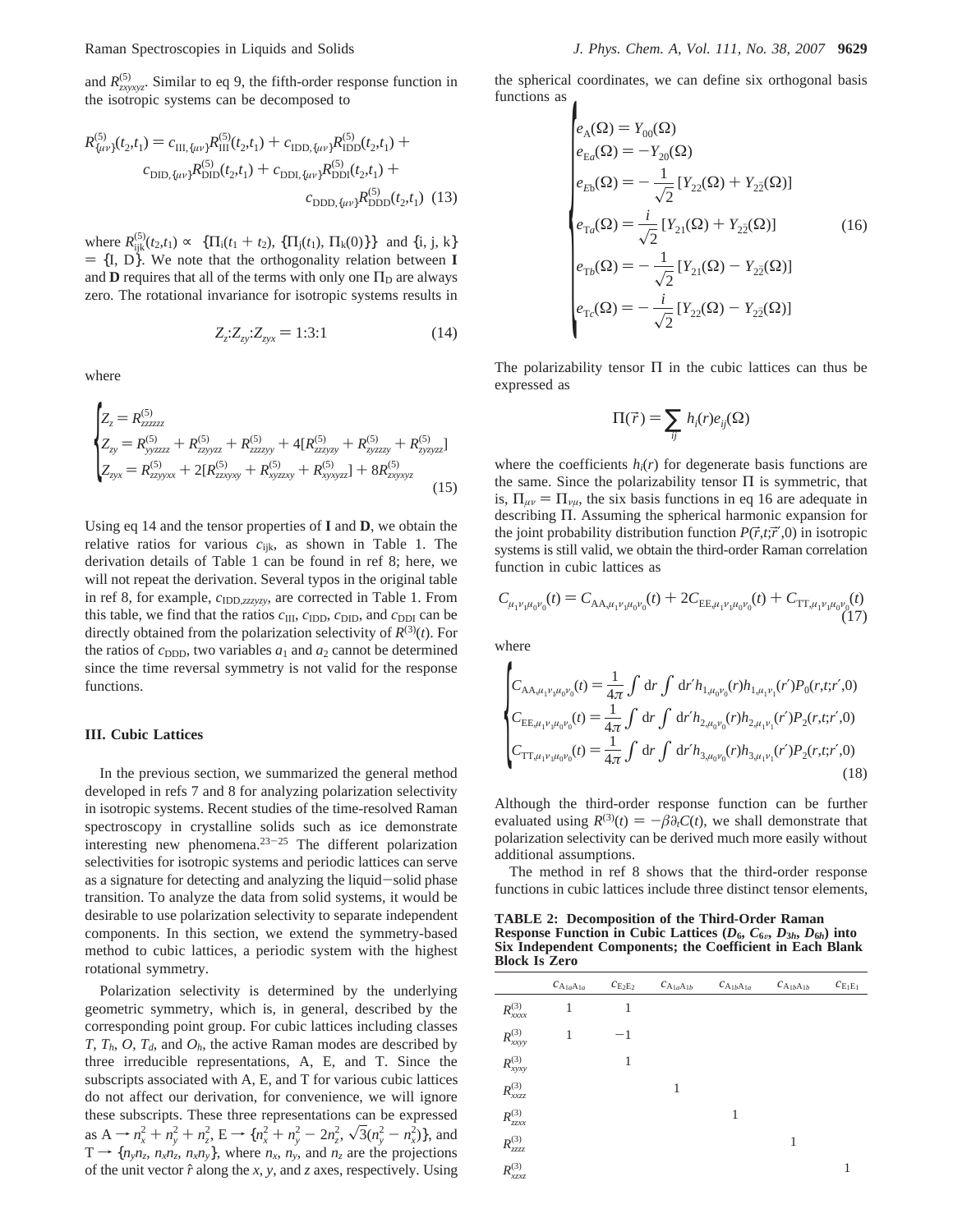|                                                            | $c_{\rm AAA}$ | $c_{A\to E}$ | $c_{\rm EAE}$ | $c_\mathrm{EEA}$ | $c_{\rm EEE}$ | $c_{\mathrm{ATT}}$ | $c_{\rm ETT}$ | $c_{\rm TAT}$ | $c_{\rm TET}$ | $c_{\rm TTA}$ | $c_{\mathrm{TTE}}$ | $c_{\rm TTT}$ |
|------------------------------------------------------------|---------------|--------------|---------------|------------------|---------------|--------------------|---------------|---------------|---------------|---------------|--------------------|---------------|
| $R_{zzzzzz}^{\left( 5\right) }$                            |               |              |               |                  |               |                    |               |               |               |               |                    |               |
| $R_{yyzzzz}^{\left( 5\right) }$                            | $\mathbf{1}$  | $\mathbf{1}$ | $-1/2\,$      | $-1/2$           | $-1/2$        |                    |               |               |               |               |                    |               |
| $R_{zzyyzz}^{(5)}$                                         | $\mathbf{1}$  | $-1/2$       | $\mathbf{1}$  | $-1/2$           | $-1/2$        |                    |               |               |               |               |                    |               |
| $R_{zzzzyy}^{(5)}$                                         | 1             | $-1/2$       | $-1/2$        | 1                | $-1/2$        |                    |               |               |               |               |                    |               |
| $R_{zzyyxx}^{(5)}$                                         | 1             | $-1/2$       | $-1/2$        | $-1/2$           | 1             |                    |               |               |               |               |                    |               |
| $R_{zzzyzy}^{(5)}$                                         |               |              |               |                  |               | $\mathbf{1}$       | $-1/2$        |               |               |               |                    |               |
| $R_{zzxyxy}^{\left( 5\right) }$                            |               |              |               |                  |               | $\mathbf{1}$       | $\mathbf{1}$  |               |               |               |                    |               |
| $R_{zyzzzy}^{\left( 5\right) }$                            |               |              |               |                  |               |                    |               | 1             | $-1/2$        |               |                    |               |
| $R_{xyzzy}^{\left( 5\right) }$                             |               |              |               |                  |               |                    |               | $\mathbf{1}$  | $\mathbf{1}$  |               |                    |               |
| $R_{zyz y z z}^{(5)}$                                      |               |              |               |                  |               |                    |               |               |               | $\mathbf{1}$  | $-1/2$             |               |
| $R_{\scriptscriptstyle \chi \gamma \chi \gamma z z}^{(5)}$ |               |              |               |                  |               |                    |               |               |               | $\mathbf{1}$  | $\pm$              |               |
| $R_{zyyxxz}^{(5)}$                                         |               |              |               |                  |               |                    |               |               |               |               |                    | -1            |

 $R_{zzzz}^{(3)}$ ,  $R_{zyy}^{(3)}$ , and  $R_{zyzy}^{(3)}$ . Similar to eq 2, the polarizability tensor in cubic lattices can be as general as  $\Pi = \Pi_A + \Pi_E + \Pi_T$ , where  $\Pi_A$ ,  $\Pi_E$ , and  $\Pi_T$  are irreducible tensor elements corresponding to the representations A, E, and T, respectively. Due to the orthogonality relations among  $\Pi_A$ ,  $\Pi_E$ , and  $\Pi_T$ , the third-order response function can be expressed as

$$
R^{(3)}_{\{\mu\nu\}}(t) = c_{\text{AA},\{\mu\nu\}} R^{(3)}_{\text{AA}}(t) + c_{\text{EE},\{\mu\nu\}} R^{(3)}_{\text{EE}}(t) + c_{\text{TT},\{\mu\nu\}} R^{(3)}_{\text{TT}}(t)
$$
\n(19)

where  $R_{ii}^{(3)}(t) \propto -\langle \{ \Pi_i(t), \Pi_i(0) \} \rangle$  and  $i = A$ , E, or T. As shown in ref 21, the irreducible polarizability tensors in cubic lattices satisfy the following conditions:  $\Pi_A$  is proportional to the identity tensor **I**, that is,  $\Pi_{A,\mu\nu} \propto \delta_{\mu\nu}$ ;  $\Pi_E$  is a diagonal and traceless matrix, that is,  $\Pi_{E,\mu\nu} = \Pi_{E,\mu\mu}\delta_{\mu\nu}$  and

$$
\underset{\mu}{\sum}\Pi_{E,\mu\mu}=0
$$

and  $\Pi$ <sub>T</sub> is an off-diagonal matrix, that is,  $\Pi$ <sub>T, $\mu\mu$ </sub> = 0. Similar to the general method for  $R^{(3)}(t)$  in isotropic systems, we use the above tensor properties to evaluate the relative ratios for  $c_{AA}$ ,  $c_{\text{EE}}$ , and  $c_{\text{TT}}$ . As a result, the distinct tensor elements of  $R^{(3)}(t)$ in the cubic are decomposed into

$$
\begin{cases} c_{\text{AA},zzzz}:c_{\text{AA},zyy}:c_{\text{AA},zyzy} = 1:1:0\\ c_{\text{EE},zzzz}:c_{\text{EE},zyy}:c_{\text{EE},zyy} = 1:-1/2:0\\ c_{\text{TT},zzzz}:c_{\text{TT},zyy}:c_{\text{TT},zyy} = 0:0:1 \end{cases} \tag{20}
$$

The comparison between eqs 8 and 20 shows that Raman modes  $\Pi_E$  and  $\Pi_T$  in the cubic lattices become degenerate modes  $\Pi_D$ in isotropic systems due to rotational invariance.

Next, we proceed to study the fifth-order Raman response functions  $R^{(5)}(t_2,t_1)$  in cubic lattices. Following the method in ref 8, we identify 12 distinct nonzero elements:  $R_{zzzzzz}^{(5)}$ ,  $R_{yyzzzz}^{(5)}$  $R^{(5)}_{zzyyzz}, R^{(5)}_{zzzzyy}, R^{(5)}_{zzzyzy}, R^{(5)}_{zzyyxx}, R^{(5)}_{zyzzzy}, R^{(5)}_{zzyyzz}, R^{(5)}_{zzxyxy}, R^{(5)}_{xyzzy}, R^{(5)}_{xyzxzz}$ 

and  $R_{zyxxz}^{(5)}$ . The decomposition of  $\Pi$  allows us to write  $R^{(5)}(t_2,t_1)$  as

$$
R^{(5)}_{\{\mu\nu\}}(t_2, t_1) = c_{\text{AAA}, \{\mu\nu\}} R^{(5)}_{\text{AAA}, \{\mu\nu\}} R^{(5)}_{\text{AAA}, \{\mu\nu\}} + c_{\text{AEE}, \{\mu\nu\}} R^{(5)}_{\text{AEE}}(t_2, t_1) + c_{\text{EEA}, \{\mu\nu\}} R^{(5)}_{\text{ELE}}(t_2, t_1) + c_{\text{EEA}, \{\mu\nu\}} R^{(5)}_{\text{ELE}}(t_2, t_1) + c_{\text{EEE}, \{\mu\nu\}} R^{(5)}_{\text{ELE}}(t_2, t_1) + c_{\text{ATT}, \{\mu\nu\}} R^{(5)}_{\text{ATT}}(t_2, t_1) + c_{\text{TTA}, \{\mu\nu\}} R^{(5)}_{\text{TTA}}(t_2, t_1) + c_{\text{TTA}, \{\mu\nu\}} R^{(5)}_{\text{TTA}}(t_2, t_1) + c_{\text{ETT}, \{\mu\nu\}} R^{(5)}_{\text{ATT}}(t_2, t_1) + c_{\text{TET}, \{\mu\nu\}} R^{(5)}_{\text{TET}}(t_2, t_1) + c_{\text{TTT}, \{\mu\nu\}} R^{(5)}_{\text{TTT}}(t_2, t_1) + c_{\text{TTT}, \{\mu\nu\}} R^{(5)}_{\text{TTT}}(t_2, t_1) \quad (21)
$$

where all other terms, such as  $R_{\text{AAT}}^{(5)}(t_2,t_1)$ , vanish due to the symmetry of the irreducible polarizability tensors. The tensor properties of  $\Pi_A$ ,  $\Pi_E$ , and  $\Pi_T$  are used to obtain the complete relationship between the distinct nonzero tensor elements and the independent components of  $R^{(5)}(t_2,t_1)$ . For conciseness, here, we evaluate  $c_{\text{EEE}}$  as an example, and the ratios for other  $c_{ijk}$  ({i, j, k} = {A, E, T}) can be obtained similarly. Since all of the off-diagonal elements of  $\Pi_E$  are zero, the distinct elements with nonzero  $R_{\text{EEE}}^{(5)}(t_2,t_1)$  are  $R_{zzzzzzz}^{(5)}$ ,  $R_{yyzzzzz}^{(5)}$ ,  $R_{zzyyzzz}^{(5)}$ ,  $R_{zzzyyx}^{(5)}$ , and  $R_{zzyyxx}^{(5)}$ . The traceless property of  $\Pi_E$  requires  $R_{xyzzzz}^{(5)} + R_{yyzzzzz}^{(5)} + R_{zzzzzzz}^{(5)}$  $= 0$ , yielding  $c_{\text{EEE},zzzzzz}$ : $c_{\text{EEE},yyzzzz} = 1$ : $-1/2$ . Similarly, we obtain the ratios between *c*EEE,*zzzzzz* and *c*EEE,*zyyzzz*(*zzzzyy*). The traceless property of  $\Pi$ <sub>E</sub> also requires  $R_{zzy yxx}^{(5)} + R_{zzy yyy}^{(5)} + R_{zzy yzz}^{(5)} = 0$ , which, together with the above ratios, results in

$$
c_{\text{EEE}, zzyyxx}: c_{\text{EEE}, zzzzzz}: c_{\text{EEE}, yyzzzz(zzyyxx, zzzzyy)} = 1:1:-1/2
$$
\n(22)

The relative ratios for all of the *c*ijk are presented in Table 3. Due to the lose of spatial symmetry from isotropic systems to cubic lattices, more independent fifth-order Raman response functions appear in Table 3 than those in Table 1. For example, the degenerate  $R_{\text{DDD}}^{(5)}$  in isotropic systems becomes  $R_{\text{EEE}}^{(5)}$ ,  $R_{\text{EET}}^{(5)}$ ,  $R_{\text{ETE}}^{(5)}$ ,  $R_{\text{EET}}^{(5)}$  and  $R_{\text{TTT}}^{(5)}$  for different tensor elements. Independent components involving modes  $\Pi$ <sub>T</sub> are easy to separate. For example, we can use  $2R_{zzzzy}^{(5)} + R_{zzxzy}^{(5)}$  to extract independent<br>component  $P^{(5)}$  . As shown in the top loft corpor of Table 2. component  $R_{\text{ATT}}^{(5)}$ . As shown in the top left corner of Table 2, independent components involving only  $\Pi_A$  and  $\Pi_E$  are entangled and difficult to separate.